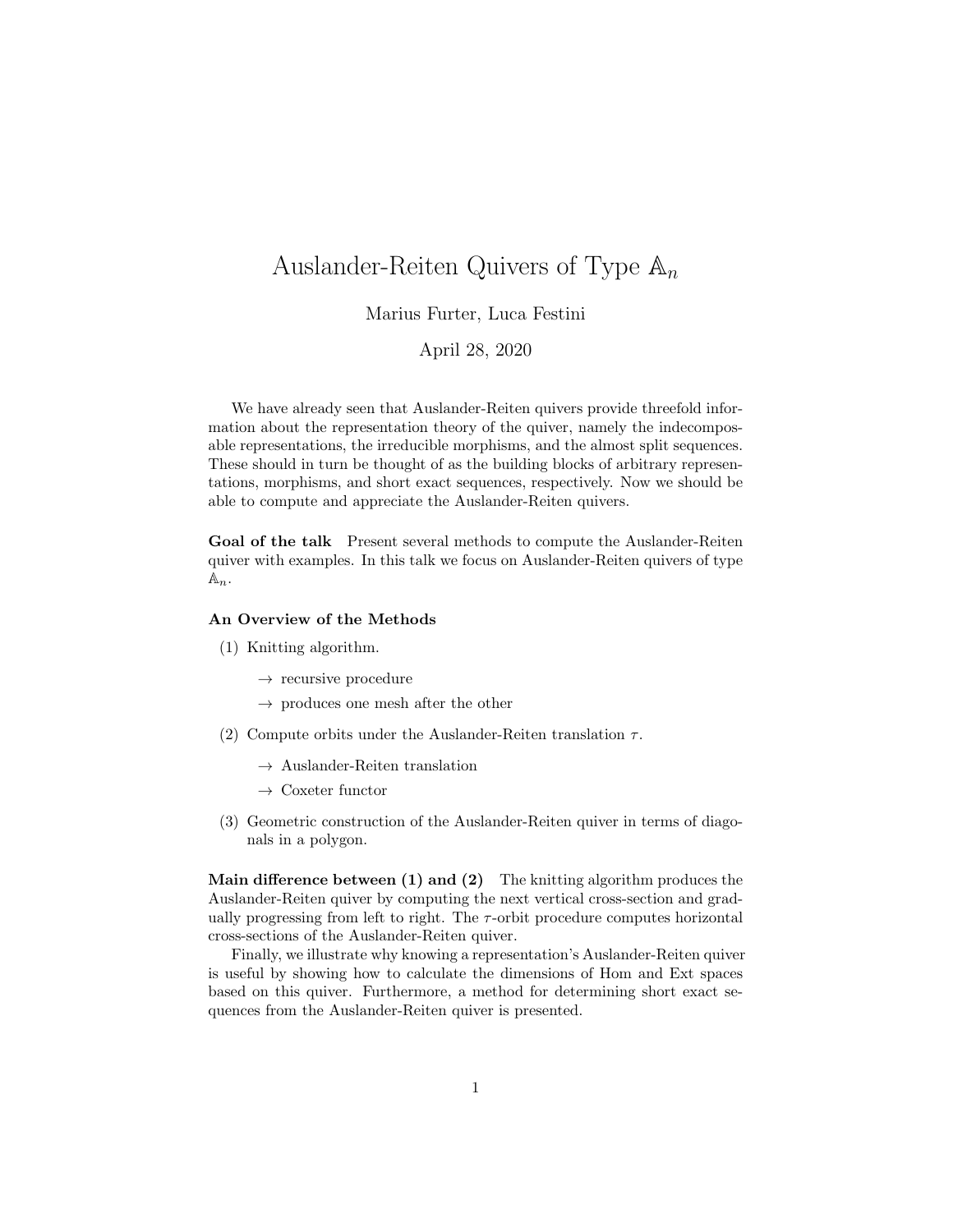## 1 Auslander-Reiten quivers of type  $\mathbb{A}_n$

In our talk, we always assume that the quiver  $Q$  is of type  $\mathbb{A}_n$ .

**Definition 1.** A quiver Q is said to be of type  $\mathbb{A}_n$  iff its underlying unoriented graph is the Dynkin diagram of the type  $\mathbb{A}_n$ :

 $1 \longrightarrow 2 \longrightarrow 3 \longrightarrow \cdots \longrightarrow (n-1) \longrightarrow n$ 

**Recall** Projective representation  $P(i) = (P(i)_j, \varphi_\alpha)_{j \in Q_0, \alpha \in Q_1}$ , where  $P(i)_j$  is the k-vector space with basis the set of all paths from  $i$  to  $j$  in  $Q$ .

## 1.1 Knitting Algorithm

It owes the name because it constructs one mesh after the other, from left to right. The algorithm is as follows:

1. Compute the indecomposable projective representations

$$
P(1), P(2), \ldots, P(n).
$$

These are the leftmost indecomposable representations in the Auslander-Reiten quiver.

- 2. Draw an arrow  $P(i) \to P(j)$  if there exists an arrow  $j \to i$  in  $Q_1$ , in such a way that each  $P(i)$  sits at a different level.
- 3. (Knitting). Three types of meshes. Compute each mesh as shown in figure 1 in such a way that

$$
\underline{\dim} L + \underline{\dim} \tau^{-1} L = \sum_{i=1}^{2} \underline{\dim} M_i.
$$

- 4. Repeat step 3 until you get negative integers in the dimension vector of  $\tau^{-1}L.$
- Remark 1. Every time we do step 3, the representations L and  $M_i$  have been computed earlier and only  $\tau^{-1}L$  is unknown.
	- The isoclasses of indecomposable representations of quivers of type  $\mathbb{A}_n$  are determined by their dimension vector as follows:

The dimension vector is always of the form  $(0, 0, \ldots, 1, \ldots, 1, 0, \ldots, 0)$  and the corresponding representation is  $M = (M_i, \varphi_\alpha)$  with  $M_i = k$  if the dimension at *i* is one, and  $M_i = 0$  otherwise. Correspondingly,  $\varphi_{\alpha} = 1$  if the dimension at  $s(\alpha)$  and  $t(\alpha)$  is one, and  $\varphi_{\alpha} = 0$  otherwise.

It seems more complicated than it actually is. So let us look at a concrete example.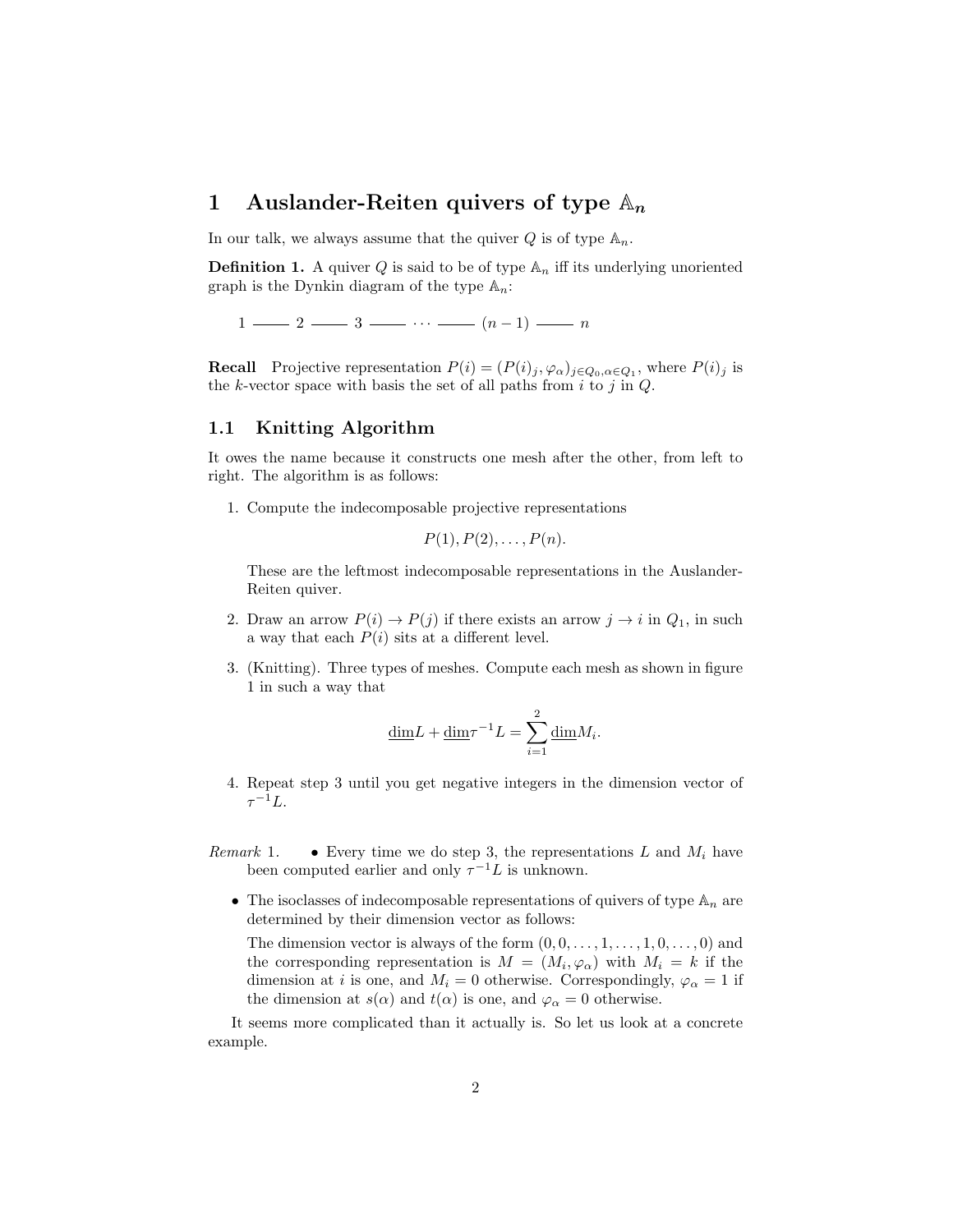

Figure 1: The three types of meshes in quivers of type  $\mathbb{A}_n$ 

 $Example~1. \text{ Let } Q \text{ be the quiver } 1 \longleftarrow 2 \longleftarrow 3 \longrightarrow 4 \longleftarrow 5.$ 

**Step 1** Compute  $P(1)$ ,  $P(2)$ ,  $P(3)$ ,  $P(4)$  and  $P(5)$ . We get  $P(1) = 1$ ,  $P(2) = \frac{2}{1}$ ,  $P(3) = \frac{3}{4}$ ,  $P(4) = 4$ ,  $P(5) = \frac{5}{4}$ . For example,  $P(3)$  is computed intuitively as follows:

Ask: Is there a path from 3 to  $j, j \in Q_0$ ?

- $\rightarrow$  There is a path from 3 to 1 (3  $\rightarrow$  2  $\rightarrow$  1).
- $\rightarrow$  There is a path from 3 to 4.
- $\rightarrow$  There is no path from 3 to 5.

$$
\Rightarrow P(3) = \frac{3}{1^2}.
$$

Step 2 Draw the projective representations with arrows between them.

- We have  $2 \to 1$  in  $Q_1$ , so we have an arrow  $P(1) \to P(2)$ .
- We have  $3 \to 2$  in  $Q_1$ , so we have an arrow  $P(2) \to P(3)$ .
- We have  $3 \to 4$  in  $Q_1$ , so we have an arrow  $P(4) \to P(3)$ .
- We have  $5 \rightarrow 4$  in  $Q_1$ , so we have an arrow  $P(4) \rightarrow P(5)$ .

Start with this and try to put everything at a different level as in figure 2: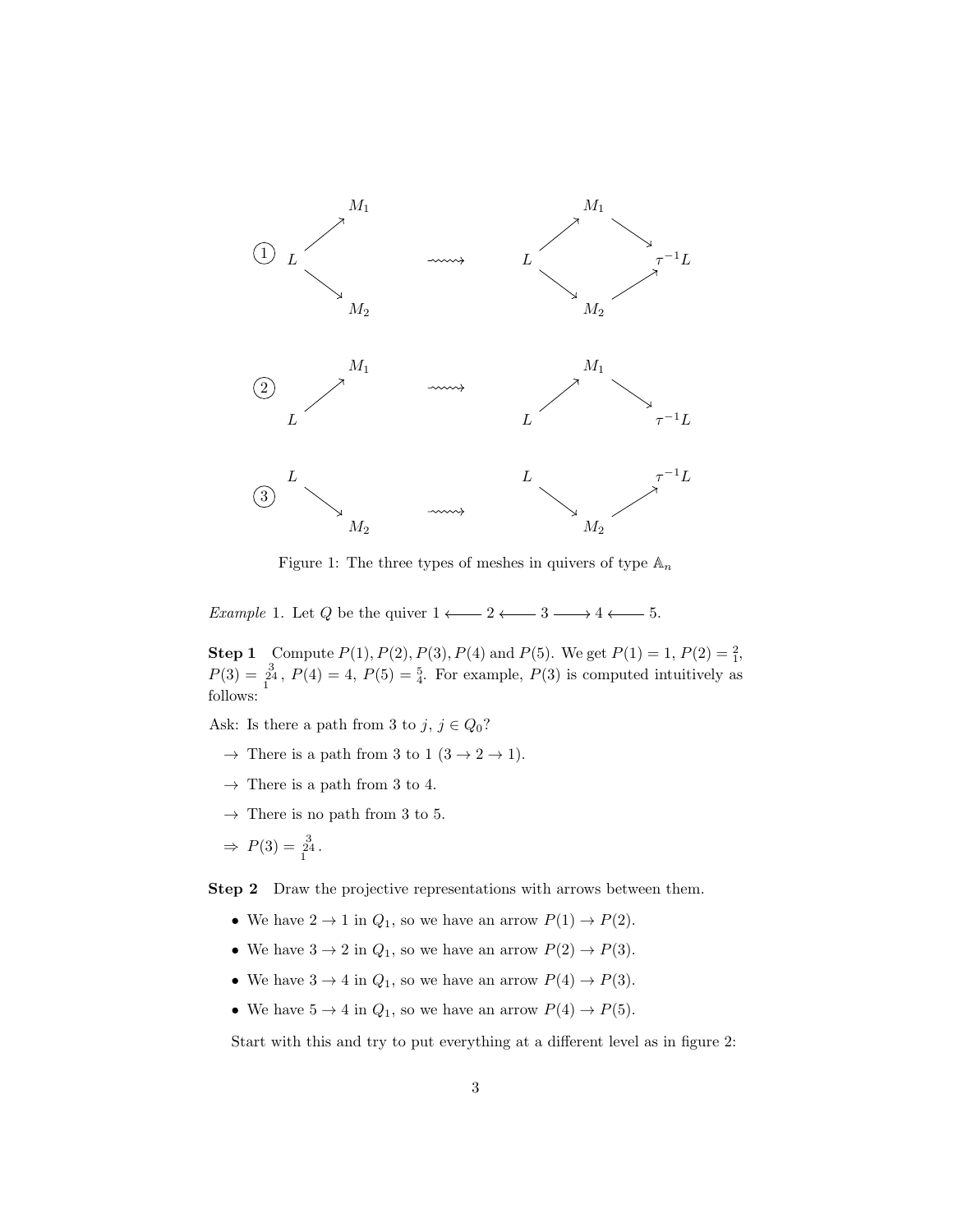

Figure 2

Step 3 Let's do two different calculations to complete to the diagram in figure 3 as follows:



Figure 3

- $(-\rightarrow)$  Use mesh of type  $\widehat{2}$ . We have  $\underline{\dim}L = \underline{\dim}P(1) = (1, 0, 0, 0, 0)$  and  $\underline{\dim} M_1 = (1, 1, 0, 0, 0)$ . We need to determine  $\underline{\dim} \tau^{-1} L$ . We want  $\dim L + \dim \tau^{-1}L = \dim M_1$ , therefore we must set  $\dim \tau^{-1}L =$  $(0, 1, 0, 0, 0)$ . So  $i = 1$  at position 2 and thus  $\tau^{-1}L = 2$  by remark 1.
- (--+) Use mesh of type  $(1)$ . We have  $\underline{\dim}L = \underline{\dim}P(2) = (1, 1, 0, 0, 0), \underline{\dim}M_1 =$  $\underline{\dim}P(3) = (1, 1, 1, 1, 1, 0), \text{ and } \underline{\dim}M_2 = \underline{\dim}2 = (0, 1, 0, 0, 0).$ We want

$$
(1, 1, 0, 0, 0) + \underline{\dim} \tau^{-1} L = \underline{\dim} L + \underline{\dim} \tau^{-1} L = \sum_{i=1}^{n} \underline{\dim} M_i = (1, 2, 1, 1, 0).
$$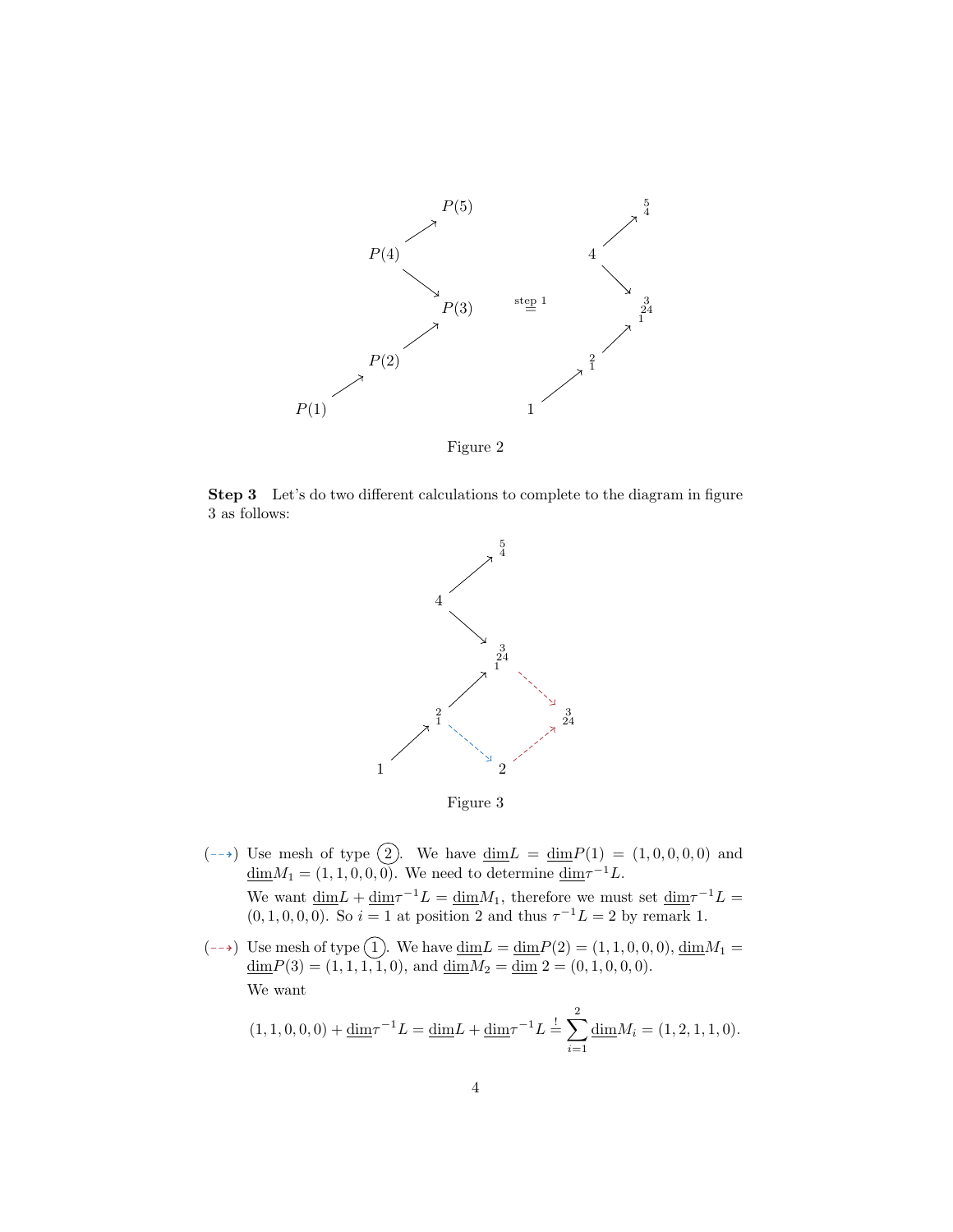

Figure 4: The complete Auslander-Reiten quiver for Q. The broken arrows indicate the stopping condition in the algorithm.

Therefore, we set  $\underline{\dim} \tau^{-1} L = (0, 1, 1, 1, 0)$ , and so  $\tau^{-1} L = \frac{3}{24}$  by remark 1.

If you compute everything from left to right, you get the complete Auslander-Reiten quiver shown in figure 4.

Step 4 After the calculations, we now check the stopping condition. We try to continue the algorithm in figure 4 (broken arrows). We must use a mesh of type  $(1)$ . We have  $\dim L = (0, 0, 1, 1, 1)$  and  $\dim M_1 = (0, 0, 1, 0, 0)$ , and  $\underline{\dim}M_2 = (0, 0, 0, 0, 1)$ . Stipulating

$$
(0,0,1,1,1) + \underline{\dim}\tau^{-1}L = \underline{\dim}L + \underline{\dim}\tau^{-1}L = \sum_{i=1}^{2} \underline{\dim}M_i = (0,0,1,0,1)
$$

would require  $\dim \tau^{-1}L = (0, 0, 0, -1, 0)$ . The negative entry in the dimension vector signals us to stop the algorithm.

## 1.2  $\tau$ -Orbits

The map  $\tau$  is the Auslander-Reiten translation. In the Auslander-Reiten quiver, it is the translation that sends the rightmost point of a mesh to the leftmost point of the same mesh. The  $\tau$ -orbit of an indecomposable representation is the set of all representations that can be obtained by applying  $\tau$  or  $\tau^{-1}$  repeatedly to the representation. Thus the  $\tau$ -orbits in the Auslander-Reiten quiver of type  $A_n$  consist of the representations that sit on the same level in the quiver. Each  $\tau$ -orbit in the Auslander-Reiten quiver of type  $\mathbb{A}_n$  contains exactly one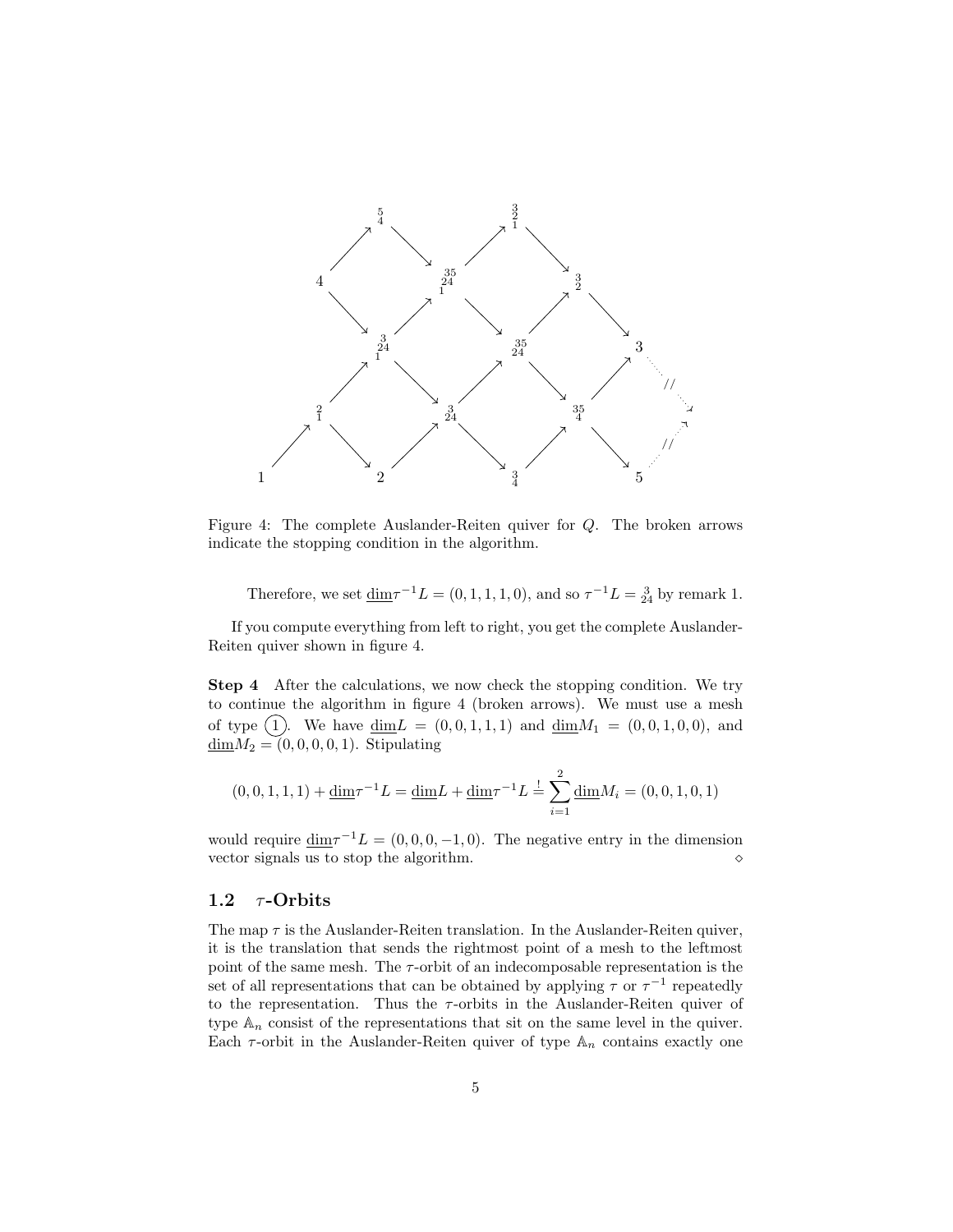projective representation, so starting from the projectives, we can compute the whole quiver by computing the  $\tau$ -orbits.

**Recall**  $I(i)_j$  is the k-vector space with basis set of all paths from j to i in Q.

### 1.2.1 First Method: Auslander-Reiten Translation

Let  $M$  be an indecomposable representation that is not injective. We want to compute the translation to the right  $\tau^{-1}M$  of M. Start with an injective resolution:

$$
0 \longrightarrow M \longrightarrow I_0 \xrightarrow{g} I_1 \longrightarrow 0
$$

and apply the inverse Nakayama functor  $\nu^{-1}$ . This functor maps the indecomposable injective representation  $I(j)$  to the corresponding indecomposable projective representation  $P(j)$ . Then  $\tau^{-1}M$  is given be the projective resolution:

$$
0 \longrightarrow \nu^{-1} I_0 \stackrel{\nu^{-1}(g)}{\longrightarrow} \nu^{-1} I_1 \longrightarrow \tau^{-1} M \longrightarrow 0
$$

*Example 2.* Let Q be the quiver  $1 \longleftarrow 2 \longleftarrow 3 \longrightarrow 4 \longleftarrow 5$ . Let us compute  $\tau^{-1}M$  for  $M=4$ . We take an injective resolution and apply  $\nu^{-1}$ 

$$
0 \longrightarrow 4 \longrightarrow \frac{35}{4} \longrightarrow 3 \oplus 5 \longrightarrow 0
$$
  

$$
\downarrow \qquad \qquad \downarrow \qquad \downarrow \qquad \qquad \downarrow \qquad \qquad \downarrow \qquad \downarrow \qquad \downarrow \qquad \downarrow \qquad \downarrow \qquad \downarrow \qquad \downarrow \qquad \downarrow \qquad \downarrow \qquad \downarrow \qquad \downarrow \qquad \downarrow \qquad \downarrow \qquad \downarrow \qquad \downarrow \qquad \downarrow \qquad \downarrow \qquad \downarrow \qquad \downarrow \qquad \downarrow \qquad \downarrow \qquad \downarrow \qquad \downarrow \qquad \downarrow \qquad \downarrow \qquad \downarrow \qquad \downarrow \qquad \downarrow \qquad \downarrow \qquad \downarrow \qquad \downarrow \qquad \downarrow \qquad \downarrow \qquad \downarrow \qquad \downarrow \qquad \downarrow \qquad \downarrow \qquad \downarrow \qquad \downarrow \qquad \downarrow \qquad \downarrow \qquad \downarrow \qquad \downarrow \qquad \downarrow \qquad \downarrow \qquad \downarrow \qquad \downarrow \qquad \downarrow \qquad \downarrow \qquad \downarrow \qquad \downarrow \qquad \downarrow \qquad \downarrow \qquad \downarrow \qquad \downarrow \qquad \downarrow \qquad \downarrow \qquad \downarrow \qquad \downarrow \qquad \downarrow \qquad \downarrow \qquad \downarrow \qquad \downarrow \qquad \downarrow \qquad \downarrow \qquad \downarrow \qquad \downarrow \qquad \downarrow \qquad \downarrow \qquad \downarrow \qquad \downarrow \qquad \downarrow \qquad \downarrow \qquad \downarrow \qquad \downarrow \qquad \downarrow \qquad \downarrow \qquad \downarrow \qquad \downarrow \qquad \downarrow \qquad \downarrow \qquad \downarrow \qquad \downarrow \qquad \downarrow \qquad \downarrow \qquad \downarrow \qquad \downarrow \qquad \downarrow \qquad \downarrow \qquad \downarrow \qquad \downarrow \qquad \downarrow \qquad \downarrow \qquad \downarrow \qquad \downarrow \qquad \downarrow \qquad \downarrow \qquad \downarrow \qquad \downarrow \qquad \downarrow \qquad \downarrow \qquad \downarrow \qquad \downarrow \qquad \downarrow \qquad \downarrow \qquad \downarrow \qquad \downarrow \qquad \downarrow \qquad \downarrow \qquad \downarrow \qquad \downarrow \qquad \downarrow \qquad \downarrow \qquad \downarrow \qquad \downarrow \q
$$

to conclude that  $\tau^{-1}M = \frac{35}{14}$  in order for the bottom sequence to be a projective resolution, which is the same result as we computed in example 1.

#### 1.2.2 Second Method: Coxeter Functor

**Recall** The projective representation at vertex  $i$  is the simple representation at i iff there is no arrow  $\alpha$  in Q such that  $s(\alpha) = i$ . Such vertices are called sinks of the quiver Q.

Choose a sequence of vertices  $(i_1, i_2, \ldots, i_n)$ , with  $i_j \neq i_l$  if  $j \neq l$ , as follows:

- (i)  $i_1$  is a sink of  $Q$ ,
- (ii)  $i_2$  is a sink of the quiver  $s_{i_1}Q$  obtained from Q by reversing all arrows that are incident to the vertex  $i_1$ ,
- (iii)  $i_t$  is a sink of  $s_{i_{t-1}} \cdots s_{i_2} s_{i_1} Q$ , for  $t = 2, 3, \ldots, n$ .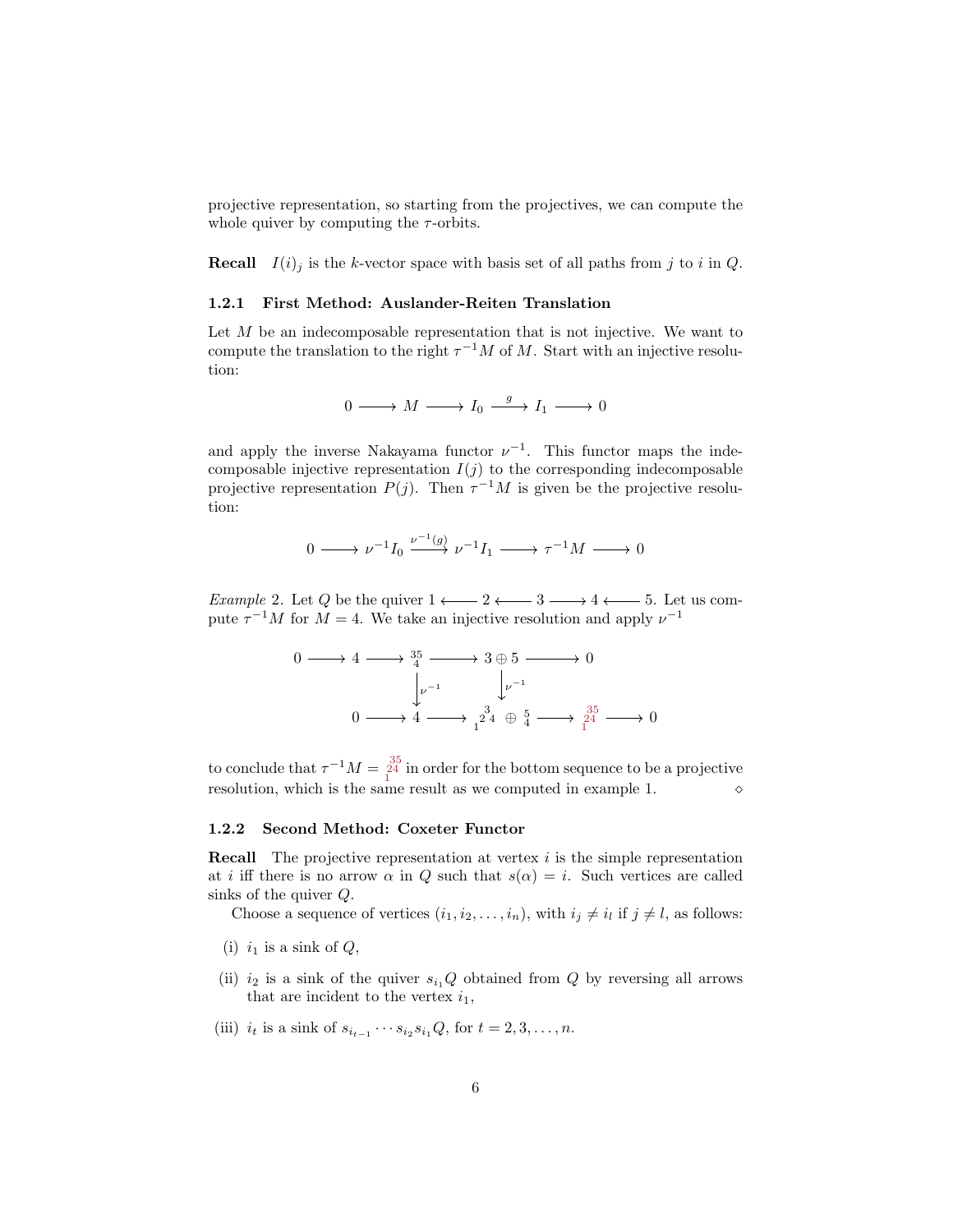*Example* 3. Let Q again be the quiver  $1 \longleftarrow 2 \longleftarrow 3 \longrightarrow 4 \longleftarrow 5$ . A possible sequence of vertices satisfying  $(i)$ - $(iii)$  is  $(1, 4, 2, 3, 5)$  with

$$
s_{i_1}Q = 1 \longrightarrow 2 \longleftarrow 3 \longrightarrow 4 \longleftarrow 5.
$$

Next, we need the notion of reflections  $s_i : \mathbb{R}^n \to \mathbb{R}^n$  defined by  $s_i =$  $x-2B(x, e_i)e_i$ , where  $e_1, \ldots, e_n$  is a basis of  $\mathbb{R}^n$  and B is the symmetric bilinear form defined by

$$
B(e_i, e_j) = \begin{cases} 1 & \text{if } i = j, \\ -\frac{1}{2} & \text{if } i \text{ is adjacent to } j \text{ in } Q, \\ 0 & \text{otherwise.} \end{cases}
$$

Finally, we define a so-called Coxeter element  $c = s_{i_1} s_{i_1} \cdots s_{i_n}$  as a product of reflections using the sequence of vertices defined above.

*Example 3* (continued). In our example, a Coxeter element would be  $c =$  $s_1s_4s_2s_3s_5.$ 

One can use this Coxeter element to compute the dimension vector of the representation  $\tau^{-1}M$  from the dimension vector of M. If  $\underline{\dim}M = (d_1, d_2, \ldots, d_n)$ , then  $c(\sum_i d_i e_i) = \sum_i d'_i e_i$  and  $\underline{\dim} \tau^{-1} M = (d'_1, d'_2, \dots, d'_n)$ .

Example  $\beta$  (continued). Let's compute the dimension vector of the representation  $\tau^{-1}4$  in our example from earlier. We have  $\dim M = (0,0,0,1,0)$ . To calculate  $\underline{\dim} \tau^{-1}M$  we compute

$$
s_1s_4s_2s_3s_5(e_4) = s_1s_4s_2s_3(e_4 - 2\overline{B(e_4, e_5)}e_5)
$$
  
\n
$$
= s_1s_4s_2s_3(e_4 + e_5)
$$
  
\n
$$
= s_1s_4s_2(e_4 + e_5 - 2B(e_4 + e_5, e_3)e_3)
$$
  
\n(bilinearity) 
$$
= s_1s_4s_2(e_4 + e_5 - 2\{\underline{B(e_4, e_3)} + \underline{B(e_5, e_3)}\}e_3)
$$
  
\n
$$
= s_1s_4s_2(e_4 + e_5 + e_3)
$$
  
\n(as above) 
$$
= s_1s_4(e_4 + e_5 + e_3 + e_2)
$$
  
\n
$$
= s_1(e_4 + e_5 + e_3 + e_2)
$$
  
\n
$$
= e_1 + e_2 + e_3 + e_4 + e_5
$$

We conclude  $\dim \tau^{-1}M = (1, 1, 1, 1, 1)$ , confirming the result from examples 1 and 2.  $\Diamond$ 

There is another way of defining the action of the Coxeter element. We can use the Cartan matric  $C = (c_{ij})_{1 \le i,j \le n}$  of the quiver Q, where  $c_{ij}$  is the number of paths from  $j$  to  $i$  and  $n$  is the number of vertices in  $Q$ . It follows directly from the definition that for every vertex i, the i-th column of  $C$  is exactly the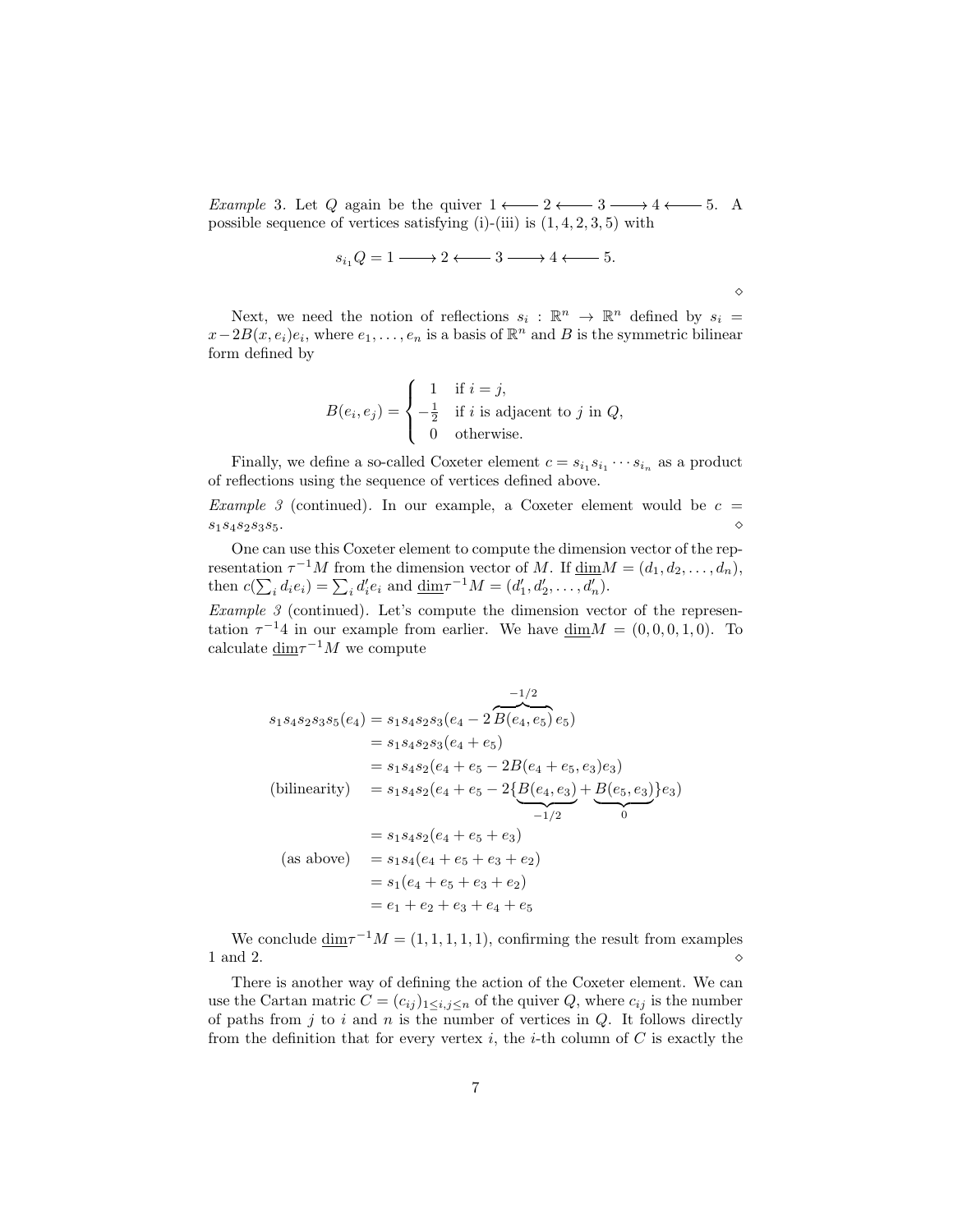dimension vector of the indecomposable projective representation  $P(i)$ . Similarly, the  $i$ -th row of  $C$  is exactly the dimension vector of the indecomposable injective representation  $I(i)$ .

Since Q has no oriented cycles, we can always renumber the vertices of Q in such a way that if there is a path from j to i, then  $i \leq j$ . In other words, there is a renumbering of vertices such that the matrix  $C$  is upper triangular. Furthermore, we note that  $diag(C) = (1, \ldots, 1)$  since there is only the constant path from each vertex to itself. This shows that  $C$  is invertible.

Its inverse is the matrix  $C^{-1}$  of the form  $(b_{ij})_{1 \leq i,j \leq n}$ , where  $b_{ii} = 1$ . If  $i \neq j$ , then  $-b_{ij}$  is the number of arrows from j to i in  $Q$ . One can show that this is indeed its inverse by computing

$$
(c_{ij})_{i,j}(b_{jl})_{j,l} = (\sum_j c_{ij}b_{jl})_{i,l}.
$$

Before we can get back to our example, we have to define another matrix. Define the Coxeter matrix  $\Phi = -C^{T}(C^{-1})$  and its inverse  $\Phi^{-1} = -C(C^{-1})^{T}$ , where 'T' denotes transposition. We find

- $\Phi \text{dim} M = \text{dim} \tau M$ , if M is not projective,
- $\Phi \text{dim} P(j) = -\text{dim} I(j),$
- $\Phi^{-1} \text{dim} M = \text{dim} \tau^{-1} M$ , if M is not injective,
- $\Phi^{-1} \underline{\dim} I(j) = -\underline{\dim} P(j).$

Example 3 (continued). We calculate the matrices defined above for our quiver  $Q: 1 \longleftarrow 2 \longleftarrow 3 \longrightarrow 4 \longleftarrow 5.$ 

|  |  | $C = \left[\begin{array}{cccc} 1 & 1 & 1 & 0 & 0\\ 0 & 1 & 1 & 0 & 0\\ 0 & 0 & 1 & 0 & 0\\ 0 & 0 & 1 & 1 & 1\\ 0 & 0 & 0 & 0 & 1 \end{array}\right] \qquad \  \  C^{-1} = \left[\begin{array}{cccc} 1 & -1 & 0 & 0 & 0\\ 0 & 1 & -1 & 0 & 0\\ 0 & 0 & 1 & 0 & 0\\ 0 & 0 & -1 & 1 & -1\\ 0 & 0 & 0 & 0 & 1 \end{array}\right]$              |  |  |  |
|--|--|--------------------------------------------------------------------------------------------------------------------------------------------------------------------------------------------------------------------------------------------------------------------------------------------------------------------------------------------|--|--|--|
|  |  | $\Phi=\left[\begin{array}{rrrrr} -1 & 1 & 0 & 0 & 0 \\ -1 & 0 & 1 & 0 & 0 \\ -1 & 0 & 1 & -1 & 1 \\ 0 & 0 & 1 & -1 & 1 \\ 0 & 0 & 1 & -1 & 0 \end{array}\right] \qquad \Phi^{-1}=\left[\begin{array}{rrrrr} 0 & 0 & -1 & 1 & 0 \\ 1 & 0 & -1 & 1 & 0 \\ 0 & 1 & -1 & 1 & 0 \\ 0 & 1 & -1 & 1 & -1 \\ 0 & 0 & 0 & 1 & 1 \end{array}\right]$ |  |  |  |

Hence,  $\underline{\dim} \tau^{-1} 4 = \Phi^{-1}(0, 0, 0, 1, 0)^{\mathrm{T}} = (1, 1, 1, 1, 1)^{\mathrm{T}}$ . Similarly,  $\Phi \underline{\dim} P(4) =$  $\Phi(0,0,0,1,0)^{\mathrm{T}} = (0,0,-1,-1,-1)^{\mathrm{T}} = -\underline{\dim}I(4)$ . This verifies our result from before.  $\Diamond$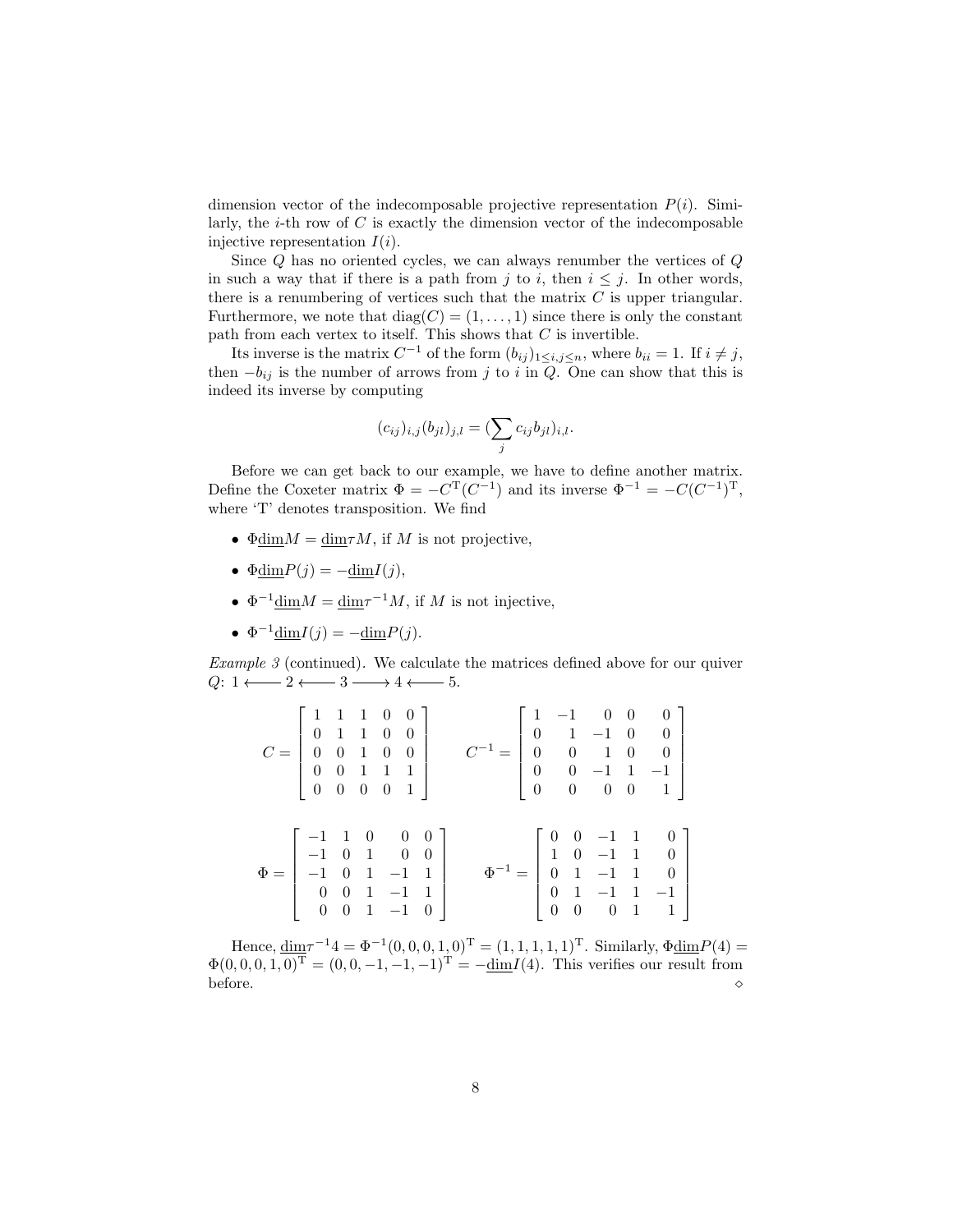## 1.3 A Construction Based on Polygons

We now present a way to construct Auslander-Reiten quivers of type  $\mathbb{A}_n$  by geometric means. Unfortunately, this intuitive method only works for these simple quivers. We begin by introducing some terminology.

**Definition 2.** Let a, b and c be sides of a triangle  $\triangle ABC$ . We say that b is *clockwise of a* iff going along the boundary of  $\triangle ABC$  in a clockwise direction starting at a produces the sequence of edges  $a, b, c, \ldots$ , as illustrated in the following figure:



Suppose we want to find the Auslander-Reiten quiver of a quiver  $Q$  containing *n* vertices. We start by drawing a regular  $(n + 3)$ -gon. This polygon will be triangulated in such a way that each arrow  $a \to b$  in our quiver becomes associated to a triangle where an edge  $a$  is clockwise of an edge  $b$ . The Auslander-Reiten quiver may then be constructed by finding the intersecting diagonals in this triangulated polygon. We illustrate the procedure in what follows.

*Example 4.* Let Q be our favorite quiver  $1 \longleftarrow 2 \longleftarrow 3 \longrightarrow 4 \longleftarrow 5$ . As  $Q$  contains 5 vertices, we draw a regular octagon  $O$ . We begin the triangulation process by cutting off an arbitrary triangle from  $\mathcal O$  and labelling the diagonal with a vertex of Q that has only one neighbor. In our specific case we choose 1.



The next diagonal we draw will correspond to the unique neighbor 2 of 1. We consider the direction of the arrow  $1 \leftarrow 2$ . Since the arrow points from 2 to 1, we will want to draw the next diagonal in such a way that 2 is clockwise of 1. The only way to do this is the following:



Now, we find the remaining neighbor of 2 that has not yet been assigned a diagonal and continue this process until we have assigned each vertex in Q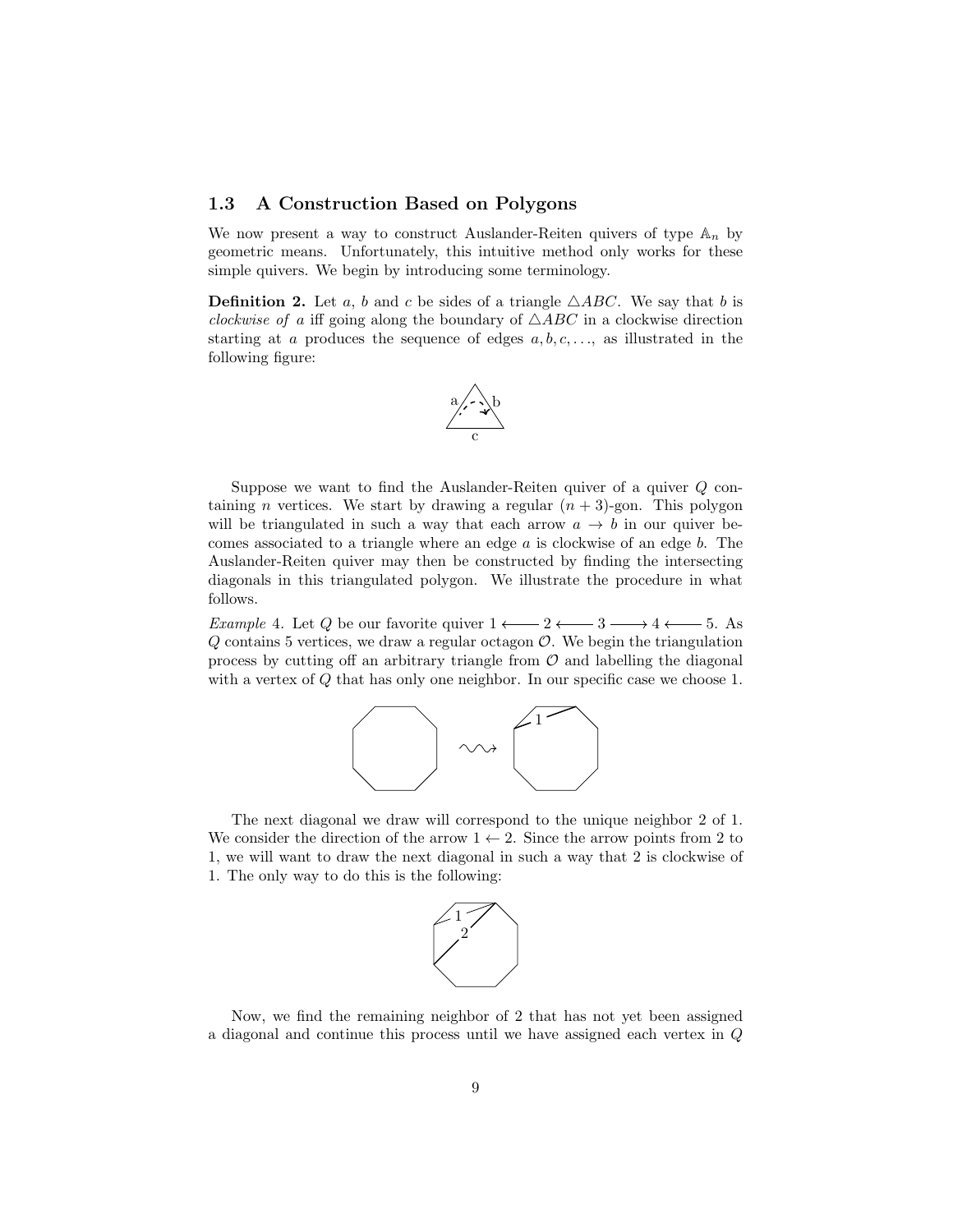

a diagonal, at which point the polygon will be fully triangulated. Notice that this process is uniquely determined once we choose the starting vertex, since we proceed in one direction along the linear quiver. Moreover, the triangulation we obtain is unique up to rotations (corresponding to choice of the first diagonal).

We are now ready to build the Auslander-Reiten quiver of Q. Call a diagonal of  $\mathcal O$  that intersects at least one of the diagonals of the triangulation an *intersect*ing diagonal. Then each indecomposable representation of the Auslander-Reiten quiver corresponds to an interecting diagonal  $\gamma$  of the triangulated polygon  $\mathcal{O}$ , given by the diagonals which  $\gamma$  crosses.



More precisely, we associate to  $\gamma$  the representation  $M_{\gamma} = (M_i, \varphi_{\alpha})$  of Q given by

 $M_i := \begin{cases} k & \text{if the intersecting diagonal } \gamma \text{ crosses the diagonal } i, \\ 0 & \text{otherwise.} \end{cases}$ 0 otherwise.

Correspondingly, we set  $\varphi_{\alpha} := 1$  whenever  $M_s(\alpha) = M_t(\alpha) = k$ , and  $\varphi_{\alpha} := 0$ otherwise. This results in a bijection  $\gamma \to M_{\gamma}$  between the set of intersecting diagonals of  $O$  and the indecomposable representations of  $Q$ . Moreover, the Auslander-Reiten translation  $\tau$  of  $M_{\gamma}$  is given by an elementary clockwise rotation of the intersecting diagonal relative to the polygon. For example, we have



and therefore  $\tau(\frac{3}{2}) = \frac{5}{4}$ . Furthermore, the projective representation  $P(i)$  is given by  $\tau^{-1}$  (i.e counter-clockwise rotation) of the diagonal *i*. Similarly, the injective representation  $I(i)$  is given by  $\tau$  (i.e clockwise rotation) of the diagonal i.

Starting from the projectives one can now construct the complete Auslander-Reiten quiver according to the rules we have established in sections 1.1 and 1.2.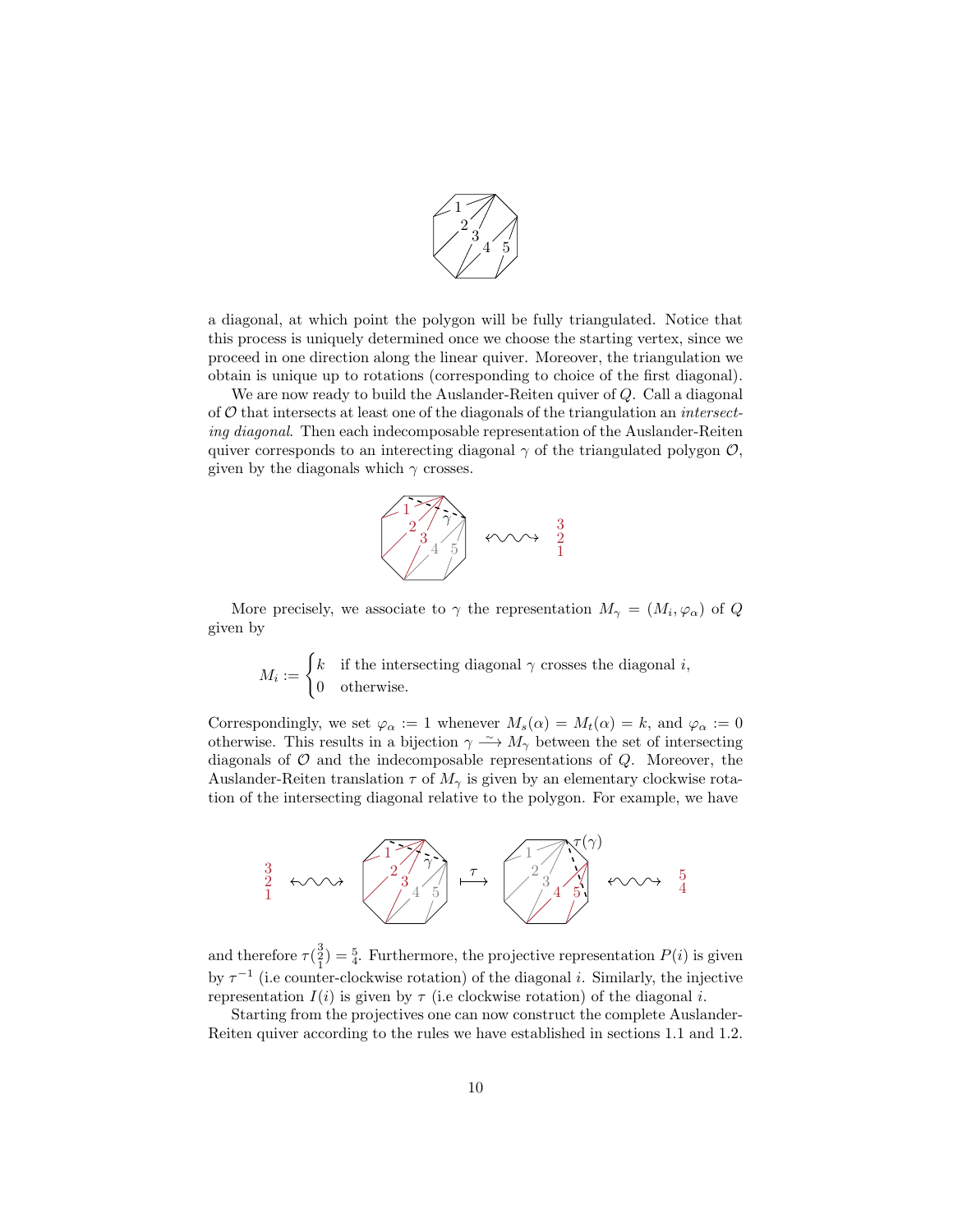The resulting quiver is shown schematically in figure 5. Notice how the sections pivot along a fixed anchor point as one proceeds along diagonal paths in the Auslander-Reiten quiver (figure 5, red and blue series).  $\diamond$ 



Figure 5: The complete Auslander-Reiten quiver of Q written in the geometric formalism. Compare with figure 6 for the standard notation.



Figure 6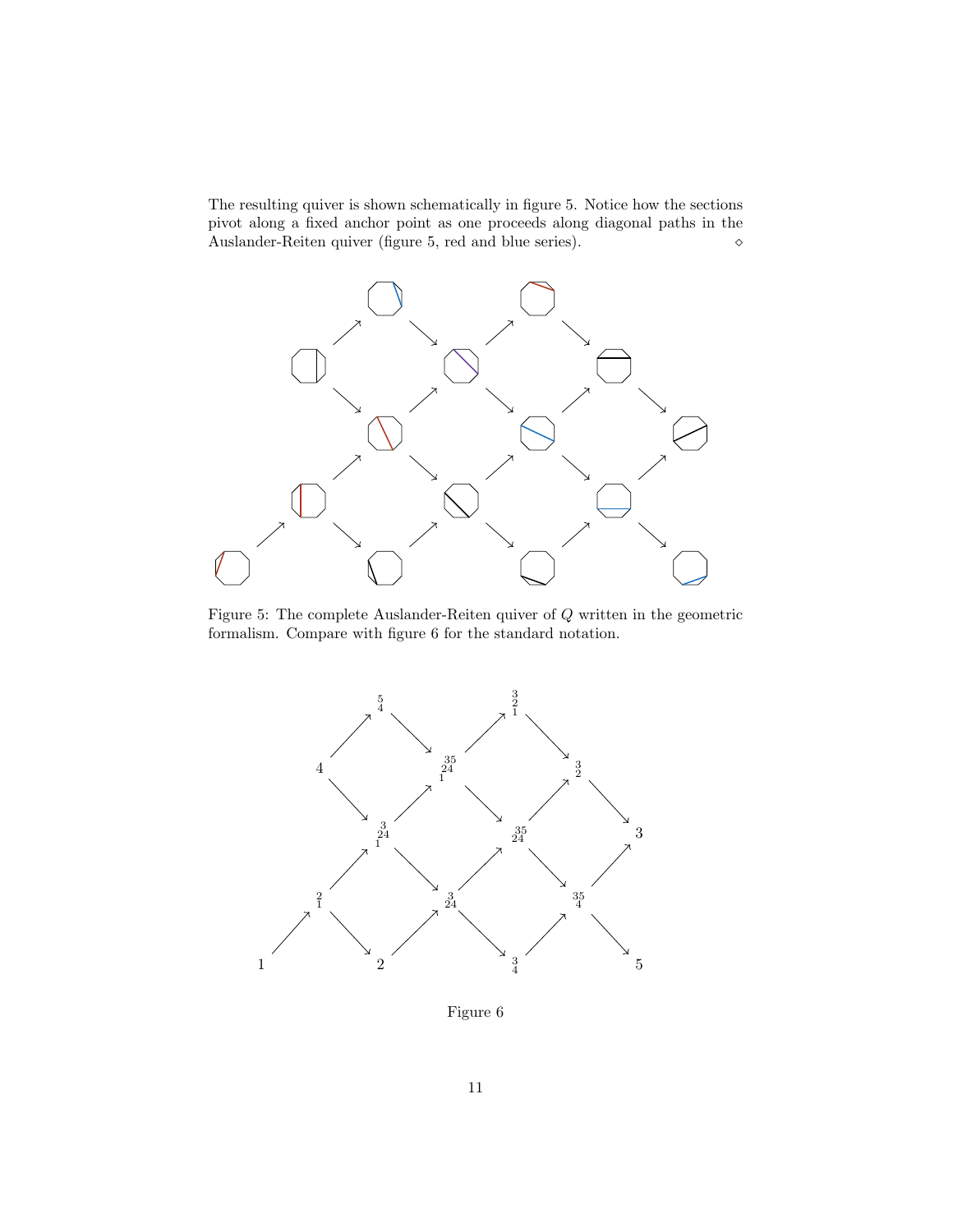## 1.4 Computing Hom Dimensions, Ext Dimensions, and Short Exact Sequences

The Auslander-Reiten quiver may be used to compute the dimensions of the vector spaces  $\text{Hom}(M, N)$  and  $\text{Ext}^1(M, N)$ . Furthermore, we can determine all short exact sequences of the form  $0 \to N \to E \to M \to 0$  based on this quiver.

### 1.4.1 The Dimension of  $Hom(M, N)$

Let  $M$  and  $N$  be indecomposable representations of  $Q$ . The dimension of  $Hom(M, N)$  is determined by the relative positions of the two representations in the Auslander-Reiten quiver.

**Definition 3.** Let  $M, M_0, \ldots, M_s$  be indecomposable representations of a quiver Q. A sectional path in the Auslander-Reiten quiver is a path  $M_0 \to M_1 \to \ldots \to$  $M_s$  satisfying  $\tau M_{i+1} \neq M_{i-1}$  for all  $i = 1, \ldots, s - 1$ . We denote the set of indecomposable representations that can be reached from M by a sectional path by  $\Sigma_{\rightarrow}(M)$ . Similarly, we denote the set of representation from which one can reach M by a sectional path by  $\Sigma_{\leftarrow}(M)$ . Note that  $\Sigma_{\rightarrow}(M)$  is described geometrically by two diagonals emanating from M as shown in figure 7.



Figure 7

**Definition 4.** Fixing notation as above, let  $\mathcal{R}_{\rightarrow}(M)$  denote the set of indecomposable representations contained in the rectangular region spanned by  $\Sigma_{\rightarrow}(M)$ . This is illustrated by the blue shaded region in figure 8. Symmetrically, let  $\mathcal{R}_{\leftarrow}(M)$  denote the rectangular region bounded by  $\Sigma_{\leftarrow}(M)$ .



Figure 8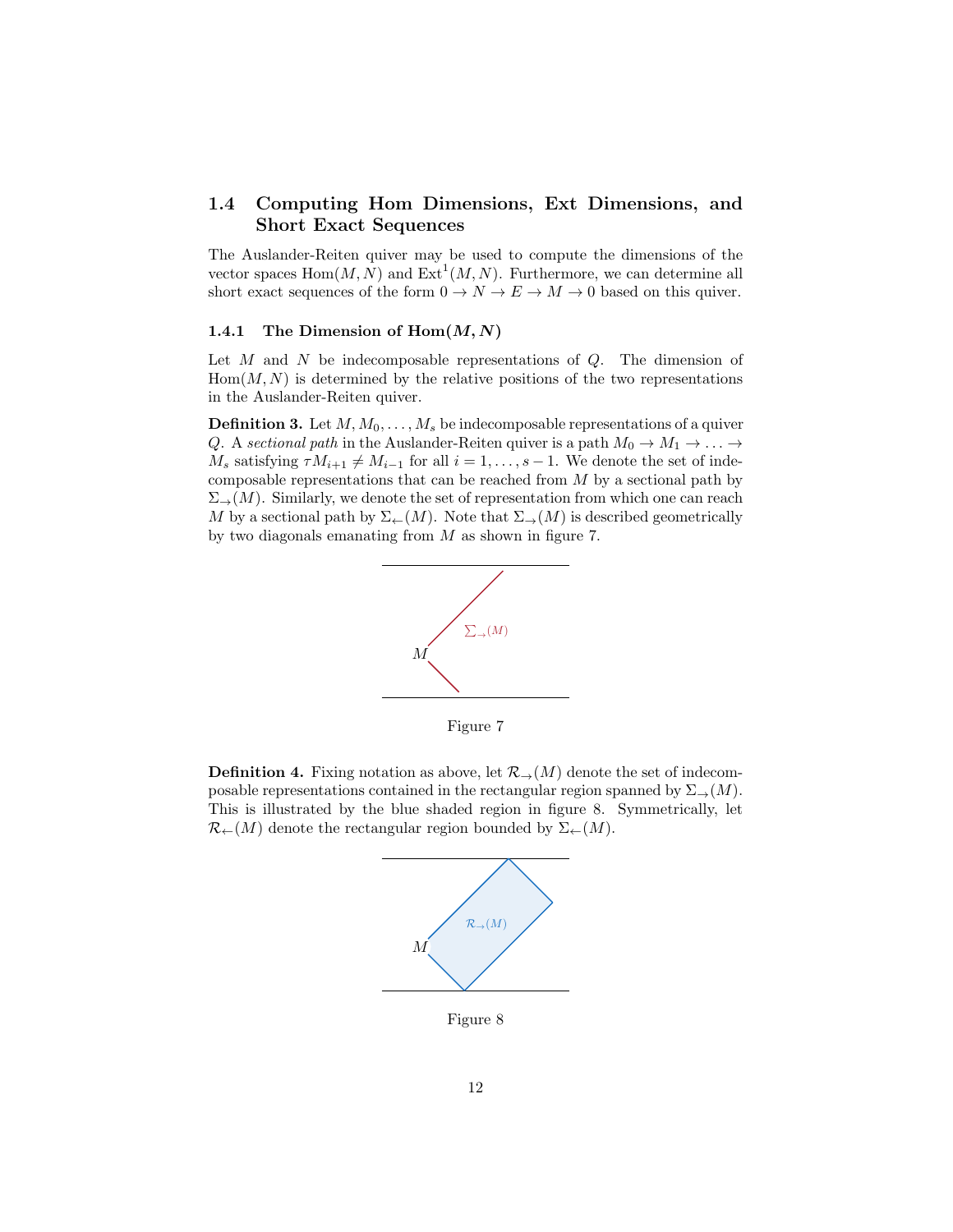Using the above notions, we have

$$
\dim \text{Hom}(M, N) = \begin{cases} 1 & \text{if } N \in \mathcal{R}_{\to}(M), \\ 0 & \text{otherwise.} \end{cases} = \begin{cases} 1 & \text{if } M \in \mathcal{R}_{\leftarrow}(N), \\ 0 & \text{otherwise.} \end{cases} \tag{1}
$$

*Example* 5. Let Q be the quiver  $1 \longleftarrow 2 \longleftarrow 3 \longrightarrow 4 \longleftarrow 5$ . Then its Auslander-Reiten quiver is given in figure 6. We can now easily calculate the the dimensions of Hom $(4, -)$  and Hom $(2, -)$  by drawing the appropriate rectangle  $\mathcal{R}_{\rightarrow}(M)$  in the Auslander-Reiten quiver and setting dim  $\text{Hom}(M, N) = 1$  if N lies within  $\mathcal{R}_{\rightarrow}(M)$ , and dim  $\text{Hom}(M, N) = 0$  otherwise. This procedure is performed for Hom $(4, -)$  in figure 9a and for Hom $(2, -)$  in figure 9b. Note that by the symmetry in equation 1, figure 9a also calculates dim  $Hom(-, \frac{35}{4})$ .  $\diamond$ 



(a) The dimensions of  $Hom(4, -)$ . The rectangular region  $\mathcal{R}_{\rightarrow}(4)$  is highlighted in blue.



(b) The dimensions of  $Hom(2, -)$ . The rectangular region  $\mathcal{R}_{\rightarrow}(2)$  is highlighted in blue. Notice how the rectangle degenerates to a line.

#### Figure 9

*Example* 6. The dimension of Hom $(\frac{35}{24}, -)$  is computed in figure 10a. Note that  $\mathcal{R}_{\rightarrow}$  ( $^{35}_{24}$ ) fails to be a full rectangle in this case.

## 1.4.2 The Dimension of  $\text{Ext}^1(M,N)$

Let  $M$  and  $N$  be indecomposable representations of a quiver  $Q$ . If  $M$  is projective, then dim  $\text{Ext}^1(M, N) = 0$ . If M is not projective, then  $\tau M$  is an element of the Auslander-Reiten quiver of Q. Moreover, we have previously established that

$$
Ext^1(M, N) \cong DHom(N, \tau M)
$$

where D is the duality  $\text{Hom}_k(-, k)$  and  $\tau$  the Auslander-Reiten translation. Thus dim  $Ext^1(M, N) = dim \, DHom(N, \tau M) = dim \, Hom(N, \tau M)$ , since dual vector spaces have the same dimension. Therefore, to determine the dimension of  $\text{Ext}^1(M, N)$ , we may simply compute the dimension of the corresponding Hom( $-$ ,  $\tau M$ ) space as in section 1.4.1.

*Example* 7. We compute the dimension of  $Ext<sup>1</sup>(3, -)$  in figure 10b.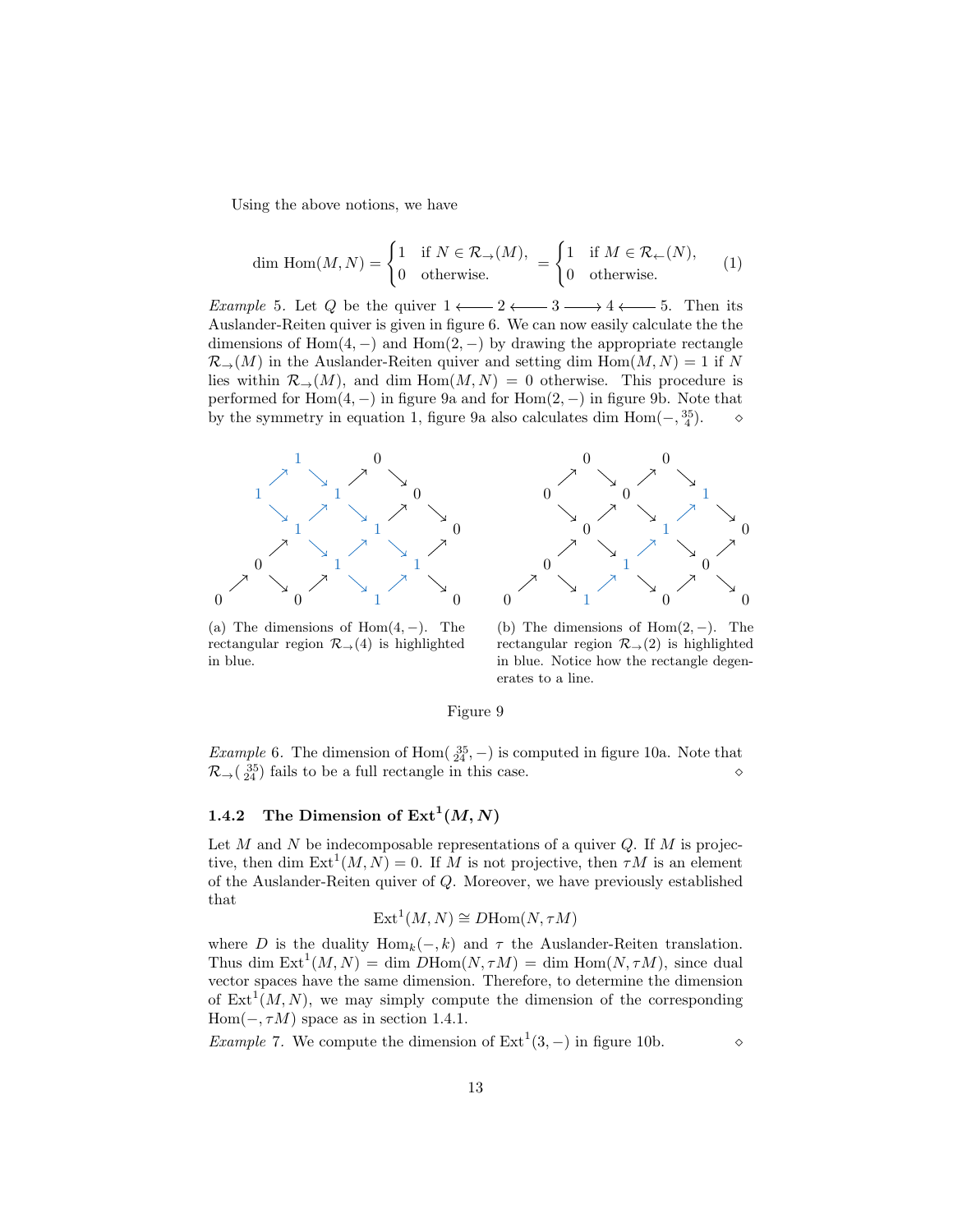

Figure 10

#### 1.4.3 Finding Short Exact Sequences

Finally, the Auslander-Reiten quiver may be used to compute extensions of M by N, i.e. short exact sequences of the form  $0 \to N \to E \to M \to 0$ , for some representation  $E$  of  $Q$ . We will let  $N$  and  $M$  be indecomposable representations and find all compatible representations E that fit in the sequence.

From the above, we know that dim  $\text{Ext}^1(M, N)$  is either 0 or 1. Furthermore,  $E = N \oplus M$  is always a candidate by letting  $N \hookrightarrow N \oplus M$  be the canonical inclusion and  $N \oplus M \rightarrow M$  be the projection map taking  $n \oplus m \mapsto m$ . If dim  $\text{Ext}^1(M, N) = 0$ , then  $E \cong N \oplus M$ , because  $\text{Ext}^1(M, N)$  is isomorphic to the vector space of extension of M by N. Therefore, there can be, up to isomorphism, only one short exact sequence  $0 \to N \to E \to M \to 0$ . Otherwise, dim  $\text{Ext}^1(M, N) = 1$  and there is, up to isomorphism, exactly one other representation besides  $N \oplus M$  that can fit in the sequence. This representation may be computed from the relative positions of  $M$  and  $N$  in the Auslander-Reiten quiver:

**Proposition 1.** Let  $M$  and  $N$  be indecomposable representations of a quiver Q such that dim  $Ext^1(M, N) \neq 0$ . Then N lies in  $\mathcal{R}_{\leftarrow}(\tau M)$  and  $\Sigma_{\rightarrow}(N)$  and  $\Sigma_{\leftarrow}(M)$  have either 1 or 2 points in common:



Let F denote the direct sum of the representations at these intersections. Then for the short exact sequence  $0 \to N \to E \to M$ , we have  $E \cong N \oplus M$  or  $E \cong F$ .